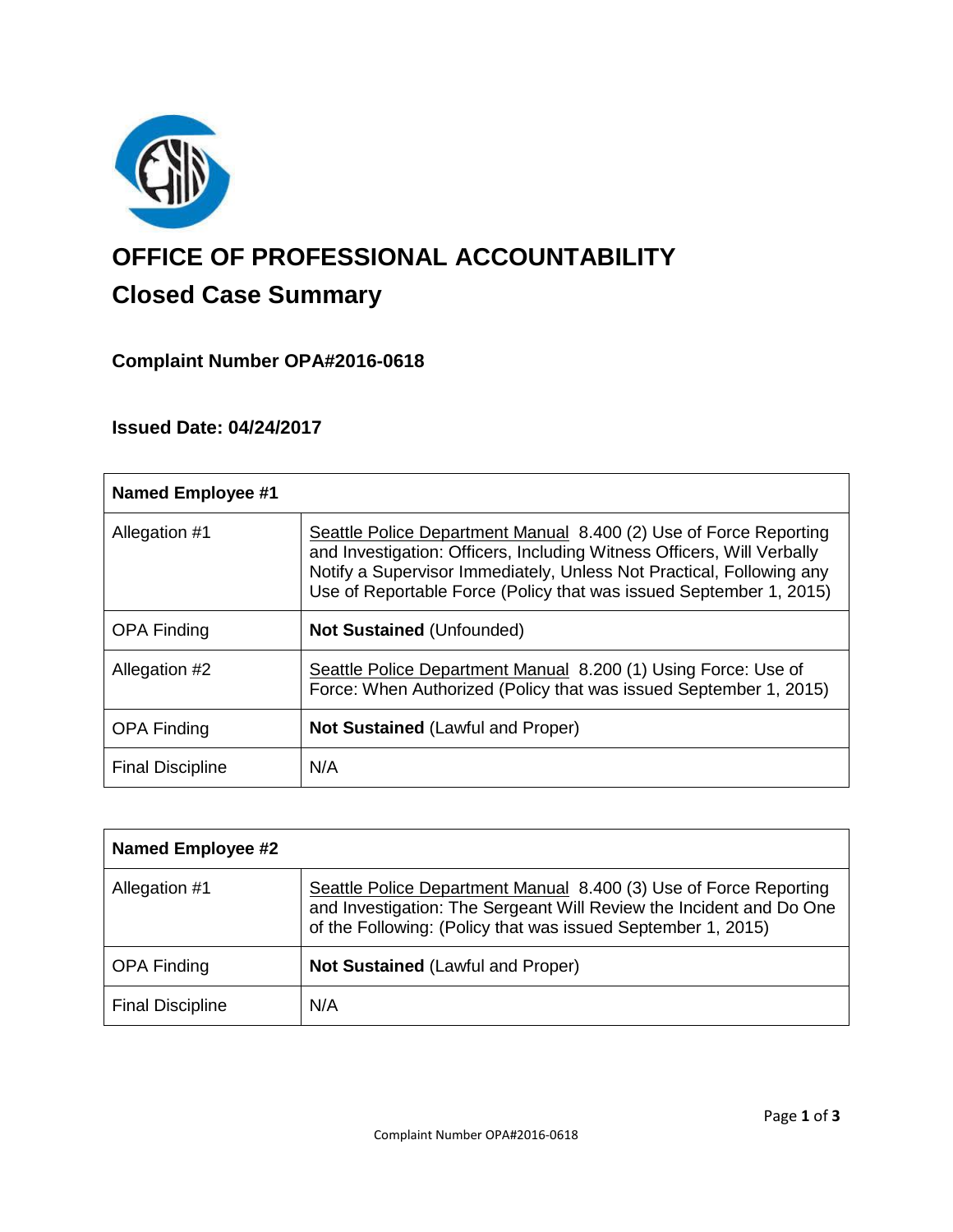# **INCIDENT SYNOPSIS**

The Named Employees took the complainant into custody after a short foot pursuit.

## **COMPLAINT**

The complainant alleged that Named Employee #1 kicked her. During the OPA intake, Named Employee #2 was added for not conducting a Use of Force investigation.

# **INVESTIGATION**

The OPA investigation included the following actions:

- 1. Review of the complaint memo
- 2. Review of In-Car Videos (ICV)
- 3. Search for and review of all relevant records and other evidence
- 4. Interviews of SPD employees

# **ANALYSIS AND CONCLUSION**

The preponderance of the evidence from the OPA investigation showed that Named Employee #1 used no reportable force against the complainant. As such, Named Employee #1 was not required to notify his supervisor.

The preponderance of the evidence from the OPA investigation showed that Named Employee #1 used only de minimis, non-reportable force against the complainant. The force that was used was reasonable, necessary and proportional given the totality of the circumstances.

The preponderance of the evidence from the OPA investigation showed that Named Employee #2 took reasonable steps to determine whether or not there was any evidence or other reason to believe that reportable force had been used on the complainant. The evidence available from this investigation supported Named Employee #2's conclusion that no reportable force had been used. For this reason, Named Employee #2 was not obligated to take any of the actions listed in SPD Policy 8.400(3). Named Employee #2 displayed sound judgment in seeking advice from her chain of command and the Force Investigation Team and for her decision to forward the complainant's allegation to OPA.